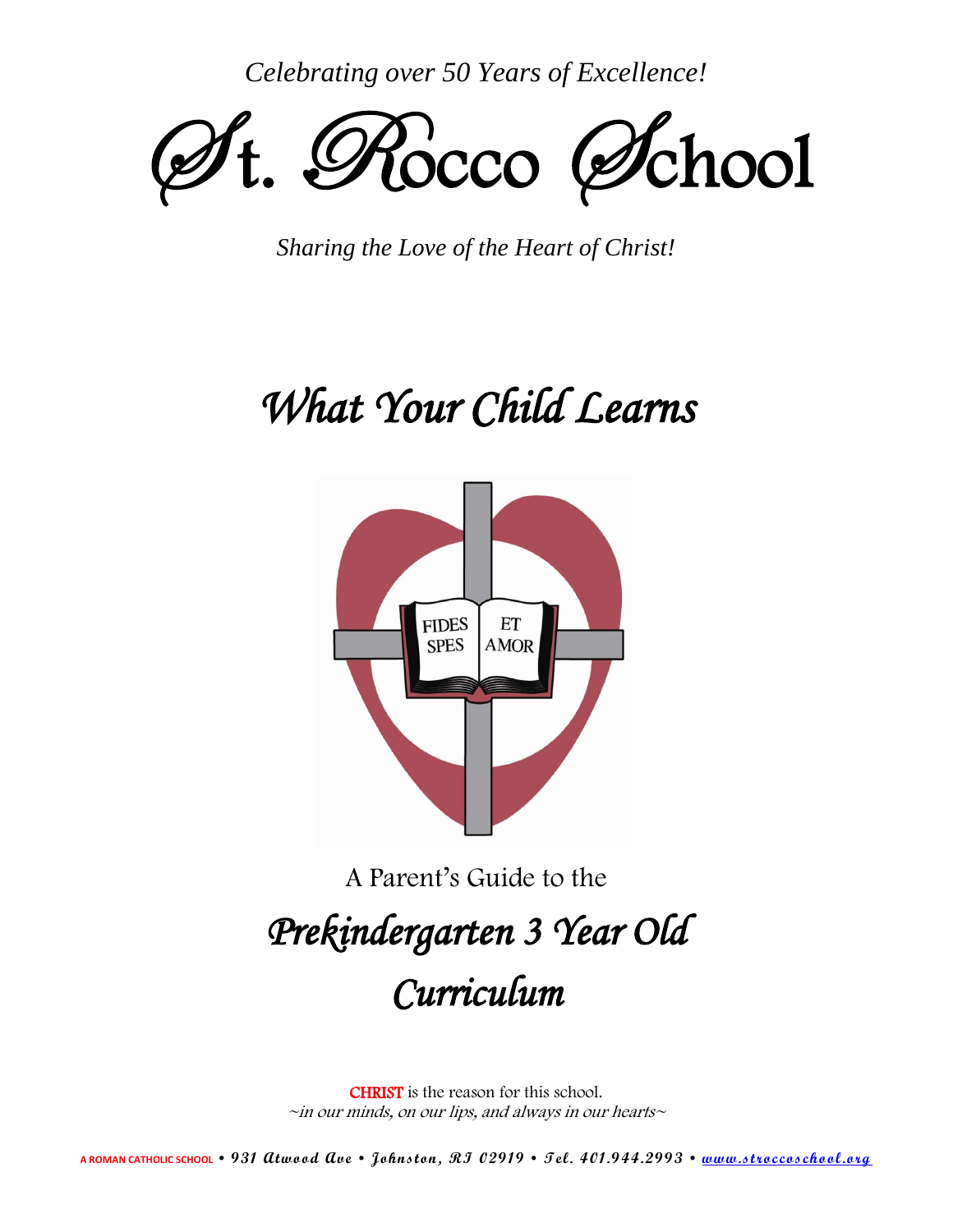*At St. Rocco School, we promote a Catholic Education providing a rich spiritual, academic and social development of each child. We do this through a stimulating environment and a broad based and balanced core standard curriculum for each subject area in every grade level. Our curriculum will continuously undergo evaluation and updating.*

Included but not limited to: Empowering Writing Grades K-8 Foss Kits Grades K-8

STAR assessments are used regularly throughout the year as formative and interim testing to screen for reading and math achievement levels. They will be used once a year in April as nationally normed summative assessments. The assessments are computer based either being taken on a laptop, PC or tablet. The reports yield data in both disciplines in order for the teachers to identify differentiated classroom instructional strategies for individualized student progress in grades 2-8.

Next Generation Science Standards Grades 5-8

St. Rocco School is accredited by the New England Association for Schools and Colleges.

*Please note that these curriculum guides provide only an overview of what your child will be learning and that the actual written curriculum is much more comprehensive.*

## *What Your Child Learns*

## PRE-KINDERGARTEN 3 CURRICULUM

Christian Development Objectives

Goal: Students will become aware that God made and loves us. They will appreciate themselves as gifts of God. They will begin to examine what Catholics believe and how Catholics celebrate, live, and pray. As part of the Religion Program, the Circle of Grace Program will focus on issues to teach and guide our students to grow up in a safe environment within the context of Christian moral living.

- Taught that God loves each of us.
- God created our family to care and love for one another.
- Believe that God created the world and everything in it.
- Identify Mary and Joseph as Jesus' parents.
- **Read Bible stories.**
- Learn that the Church celebrates Religious and Holy Days, especially Christmas and Easter.
- Recognize church as God's house and understand that they should be respectful of it.
- **v** Attend Masses.
- Show our love of our family by helping at home.
- **v** Learn that prayer is talking to God.
- Realize that song and dance can be prayer.
- **v** Demonstrate the Sign of the Cross.
- **v** Recite prayers before meals.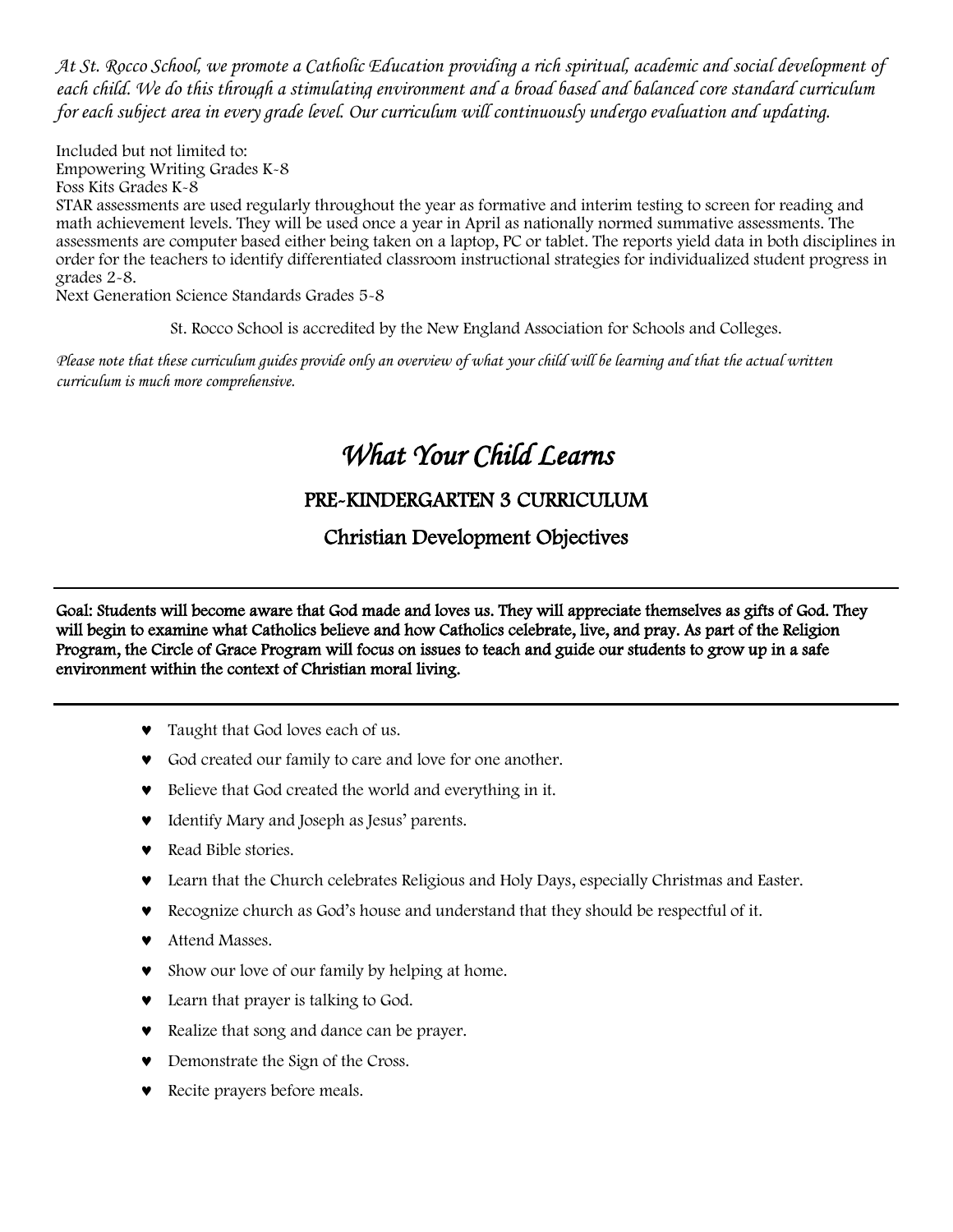## Physical Development Objectives

- Participate in games.
- Use senses to explore materials.
- Begin to use health and safety practices.
- Demonstrate appropriate gross motor skills (walk, jump, run, etc.).
- Demonstrate increasing strength and stamina.
- **v** Climbs up and down stairs.
- Demonstrate skills, perform fine motor tasks. (scissors, pencil, etc.).
- Have opportunities to play with manipulatives.
- Sensory table smells, sounds, sights, textures and tastes.
- Learns about safety awareness.
- Demonstrate ability to perform self-care skills.

#### **v** Self-Care & Personal Responsibility

Able to wash hands on his/her own.

Indicates need to go to the bathroom and needs decreasing assistance.

Is able to drink from a cup and feed him/herself with fork or spoon.

Choose from several activity options.

Begin to understand that some foods have nutritional value.

#### Social/Emotional Objectives

- Follow classroom rules and directions.
- To establish relationships with peers and teachers.
- Begin to show self-confidence.
- Begin to work independently.
- Manners.
- Share with others.
- Respect personal space of others.
- Demonstrates ability to separate from parents.
- Adjusts to new situations.
- Begins to recognize and label own feelings.
- Begin to learn how to express feelings and emotions.
- Learn to follow directions in a group setting.
- Clean up their work and play area.
- Take proper care of classroom materials.
- Do their personal best.
- Connects with teachers as a trusted adult.
- **•** Engages in simple interactions with peers.
- Learns early social skills such as sharing, and taking turns.
- **Engages in imaginative play.**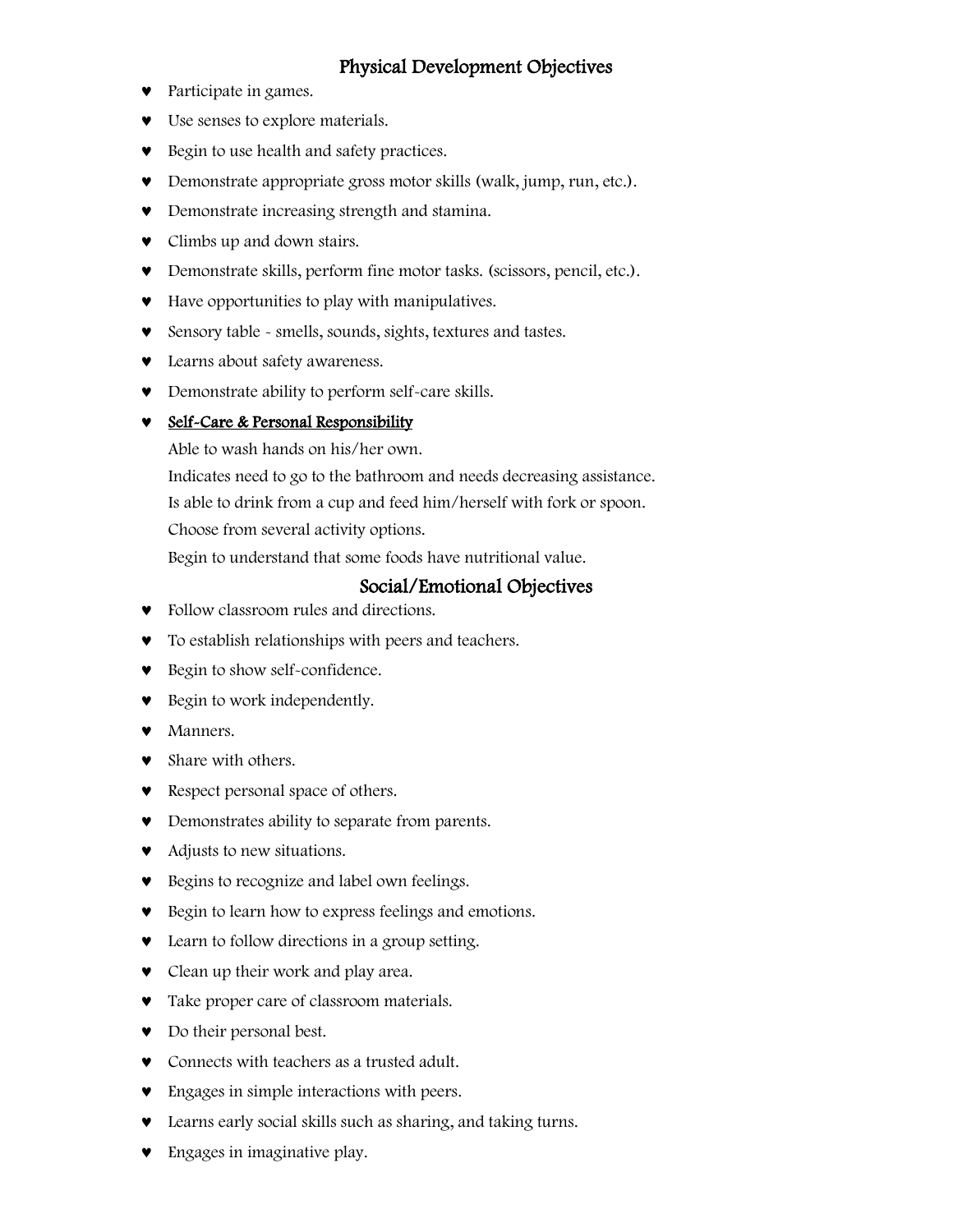## English/Language Arts Objectives

#### VISUAL RECOGNITION AND PRINT AWARENESS

- Begin to recognize capital and lower case letters.
- **v** Recognize letters in own name.
- Recognize what a book is and what its many parts are. They will identify the cover, title, story/pages, and back cover.
- Enjoy listening to stories.
- Explore and investigate books and other forms of print.
- Begin to make up a story while looking at the pictures in a book.
- Building new vocabulary.

#### AUDITORY RECOGNITION

- Begin developing auditory skills.
- Begin to associate sounds with written words.
- Begin to learn the beginning sounds of words.
- **v** Recognize and generate rhymes.

#### **COMPREHENSON**

- Answer questions about a story with more than yes and no.
- Retell a story with prompts.
- $\bullet$  Introduce sequential order.

#### WRITING TECHNIQUES

- Learn how to hold writing utensils correctly.
- Experiment with a variety of writing tools and materials (pencil, crayons, markers, colored pencils, etc.). Makes several basic strokes.
- **v** Begin tracing.
- **•** Prints some capital and lowercase letters.
- **v** Print first name.
- **•** Begin to print some numbers.
- Students will dictate and illustrate their own simple stories.
- Journaling.

#### DRAMATIC PLAY

- **v** Repeat Finger Play.
- Repeat Songs.
- **v** Repeat poems.
- Dramatic play in centers Dress up, Kitchen Time, Rug Time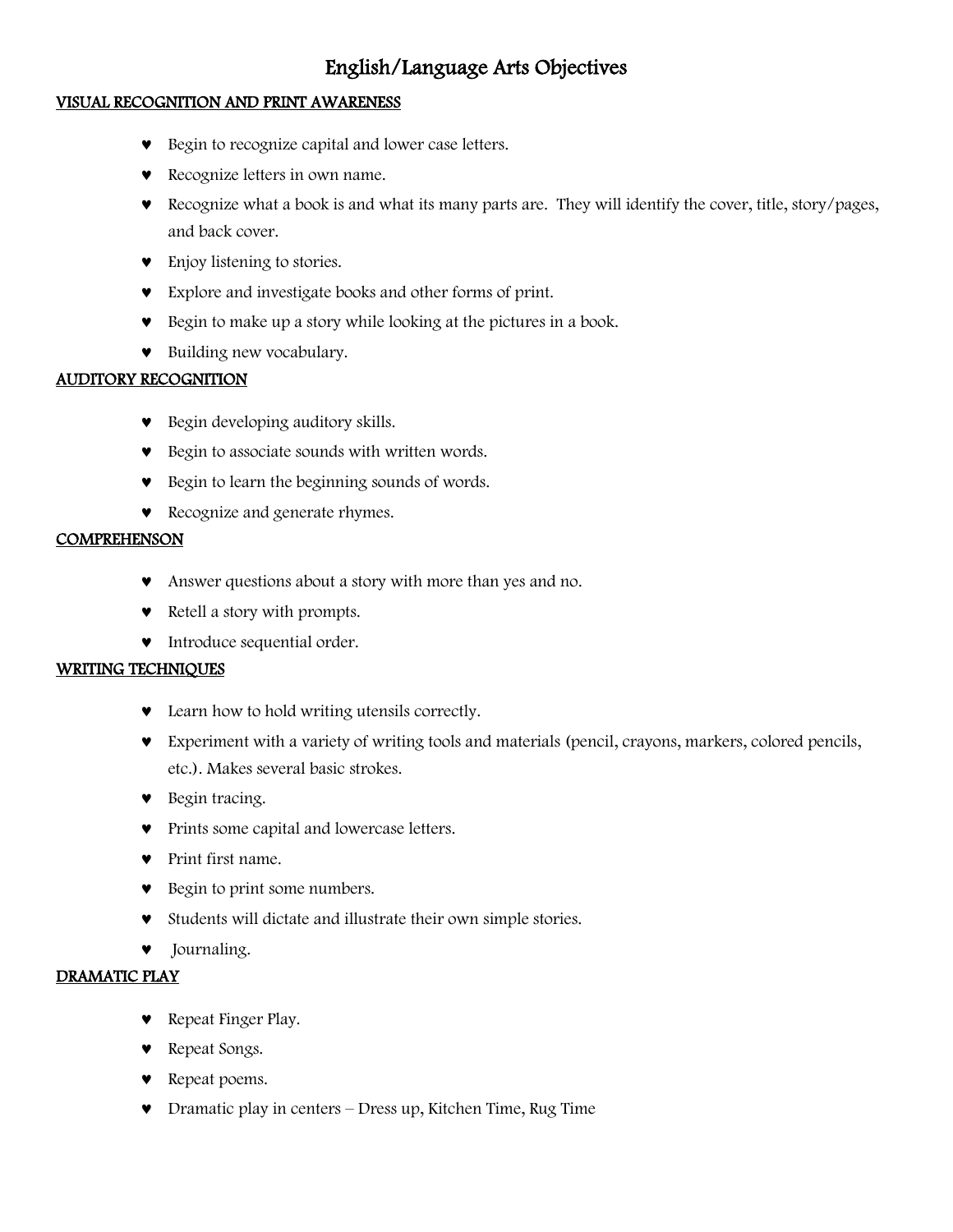## Math Objectives

- $\bullet$  Begin to recognize and write numerals  $1 10$ .
- Counting objects  $1 10$ . Mid-year  $11 20$ .
- $\bullet$  Observes and examines objects.
- Recognizes & names basic colors and 3 or more shapes.
- Sort simple objects by color, shape, and size.
- Begin to recognize and recreate simple patterns.
- Recognize smaller and larger size.
- Compare sets.
- Recognize concept of time in regard to yesterday, today, and tomorrow.
- Be exposed to tools of measurement and graphing.
- Begin to understand simple position words. i.e. before, after
- **v** Begins simple patterns.

## Social Studies Objectives

- **•** Recognize that each family is unique.
- $\bullet$  Identify immediate family members.
- Realize that families are loving, caring, sharing, helpful, etc.
- Learn that communities, families, schools, and the church works together.
- $\bullet$  Talk about and share stories.
- **v** Appreciate differences in each other.
- Learn about seasons.
- $\bullet$  National Heroes.
- Farm animals.
- **v** Senses.
- **v** Growth and change.
- **v** Community helpers.
- The United States/Regions.